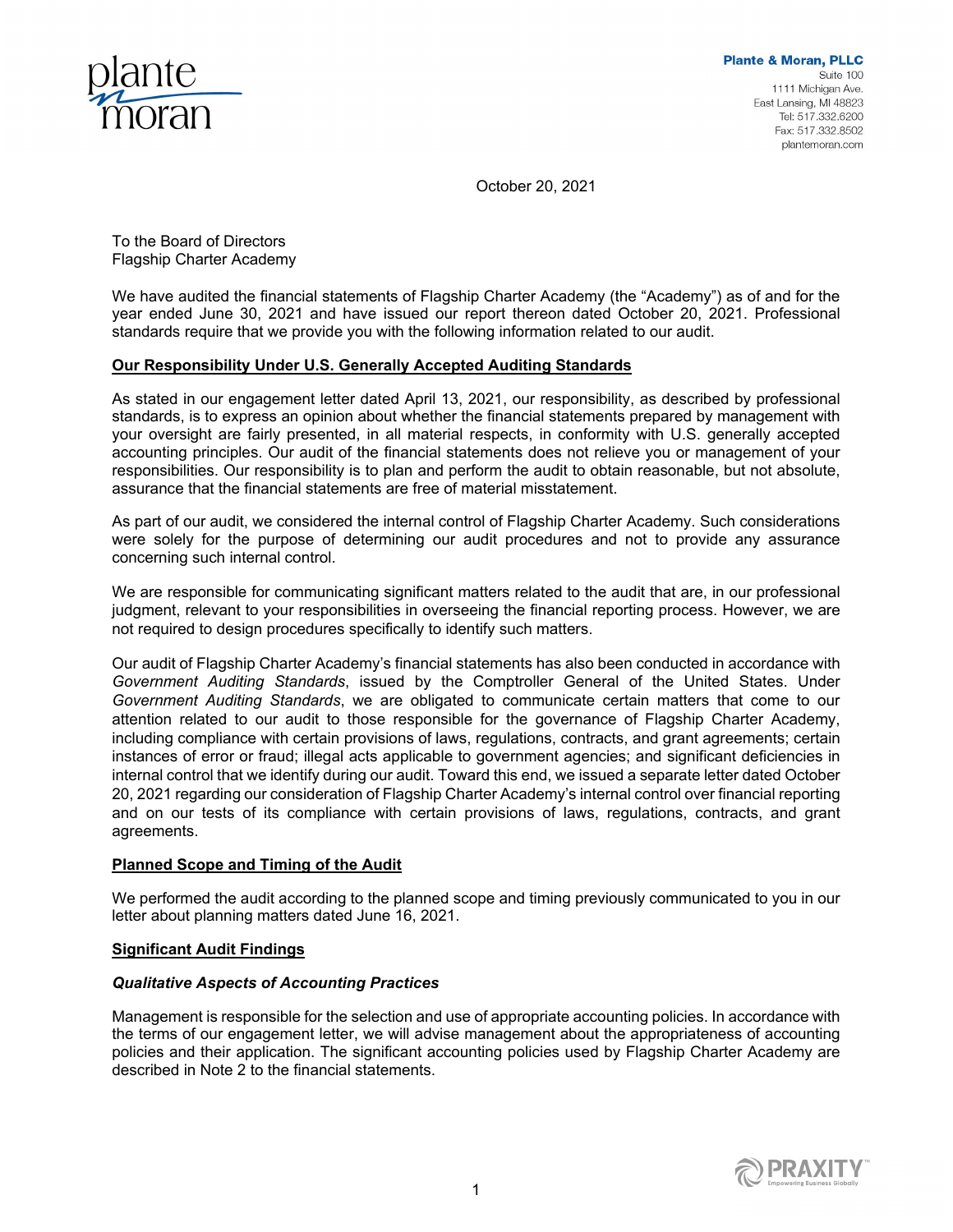No new accounting policies were adopted, and the application of existing policies was not changed during 2021.

We noted no transactions entered into by the Academy during the year for which there is a lack of authoritative guidance or consensus.

We noted no significant transactions that have been recognized in the financial statements in a different period than when the transaction occurred.

Accounting estimates are an integral part of the financial statements prepared by management and are based on management's knowledge and experience about past and current events and assumptions about future events. Certain accounting estimates are particularly sensitive because of their significance to the financial statements and because of the possibility that future events affecting them may differ significantly from those expected.

There were no significant balances, amounts, or disclosures in the financial statements based on sensitive management estimates.

The disclosures in the financial statements are neutral, consistent, and clear.

### *Difficulties Encountered in Performing the Audit*

We encountered no significant difficulties in dealing with management in performing and completing our audit.

### *Disagreements with Management*

For the purpose of this letter, professional standards define a disagreement with management as a financial accounting, reporting, or auditing matter, whether or not resolved to our satisfaction, that could be significant to the financial statements or the auditor's report.

We are pleased to report that no such disagreements arose during the course of our audit.

### *Corrected and Uncorrected Misstatements*

Professional standards require us to accumulate all known and likely misstatements identified during the audit, other than those that are trivial, and communicate them to the appropriate level of management.

We did not detect any misstatements as a result of audit procedures.

### *Significant Findings or Issues*

We generally discuss a variety of matters, including the application of accounting principles and auditing standards, business conditions affecting the Academy, and business plans and strategies that may affect the risks of material misstatement, with management each year prior to our retention as the Academy's auditors. However, these discussions occurred in the normal course of our professional relationship, and our responses were not a condition of our retention.

As required by 2 CFR Part 200, we have also completed an audit of the federal programs administered by the Academy. The results of that audit are provided to the board of directors in our report on compliance with requirements applicable to each major program and on internal control over compliance in accordance with 2 CFR Part 200 dated October 20, 2021.

#### *Management Representations*

We have requested certain representations from management that are included in the management representation letter dated October 20, 2021.